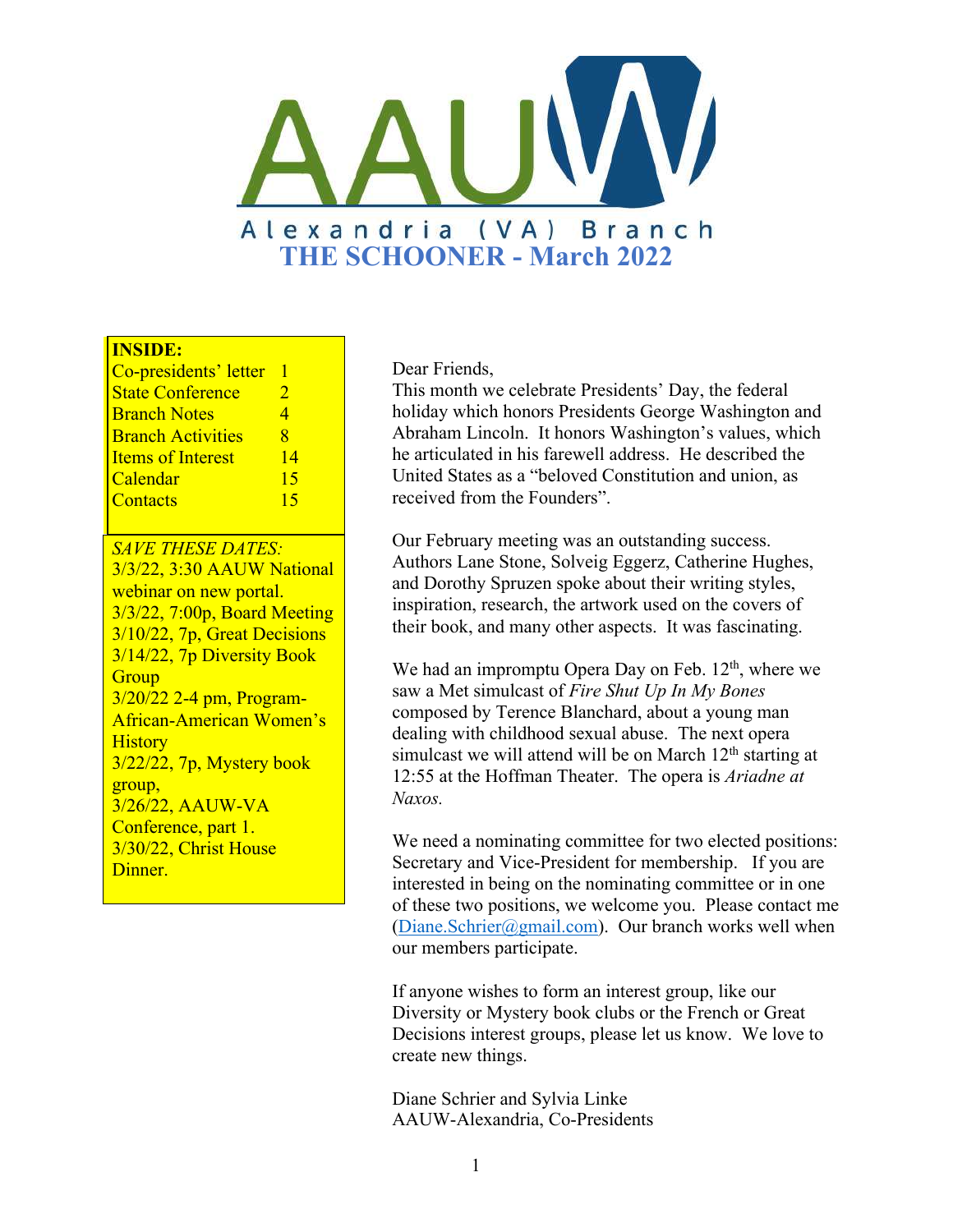

#### **PLEASE JOIN US FOR THE 2022 AAUW OF VIRGINIA STATE CONFERENCE WHICH WILL BE CONVENED IN TWO PARTS.**

**Part 1 will be held on Saturday, March 26, 2022,** *9:30 a.m. to 5:00 p.m.,* as an **in-person event** at the Hotel Madison and Shenandoah Valley Conference Center on the James Madison University campus in Harrisonburg. You will hear from and be able to question informed and inspiring speakers on AAUW mission-related topics that support the theme of *Going the Distance for Women and Girls.* The conclusion of the program will provide an opportunity for the four state Districts to convene and elect representatives to the State Board for 2022-2024.

Details regarding speakers and hotel registration for Friday night may be found in the *[2022 Conference Brochure](https://aauw-va.aauw.net/files/2022/02/Brochure-AAUW-VA-Conference-2022_with-registration-FINAL5.pdf)*.

**Part 2** of the conference, the **AAUW-VA Annual Business Meeting,** will be held **virtually via Zoom on Saturday, April 30<sup>th</sup>** – the starting time TBD.

**Part 1** The AAUW-VA State Board is pleased to announce that because operating budget costs were lower between March 2020 and now, due to the pandemic, we are returning some of the unspent funds to members in the form of **a lower conference registration fee, which includes morning beverages and lunch. The registration deadline is March 11.**

| AAUW of Virginia Members             | \$25.00 until March 4 (\$30 March 5 -11) |
|--------------------------------------|------------------------------------------|
| <b>Students</b>                      | $$30.00*$                                |
| Other Non-AAUW of Virginia Attendees | \$35.00                                  |

\*Branches may consider sponsoring the attendance of students from college/university partners they interface with.

### *REGISTER ONLINE [HERE](https://aauw-va.aauw.net/2022-conference-registration-form/) FOR PART I*

**For those who want to register using "snail mail," please use the form following in the [2022 Conference Brochure](https://aauw-va.aauw.net/files/2022/02/Brochure-AAUW-VA-Conference-2022_with-registration-FINAL5.pdf).**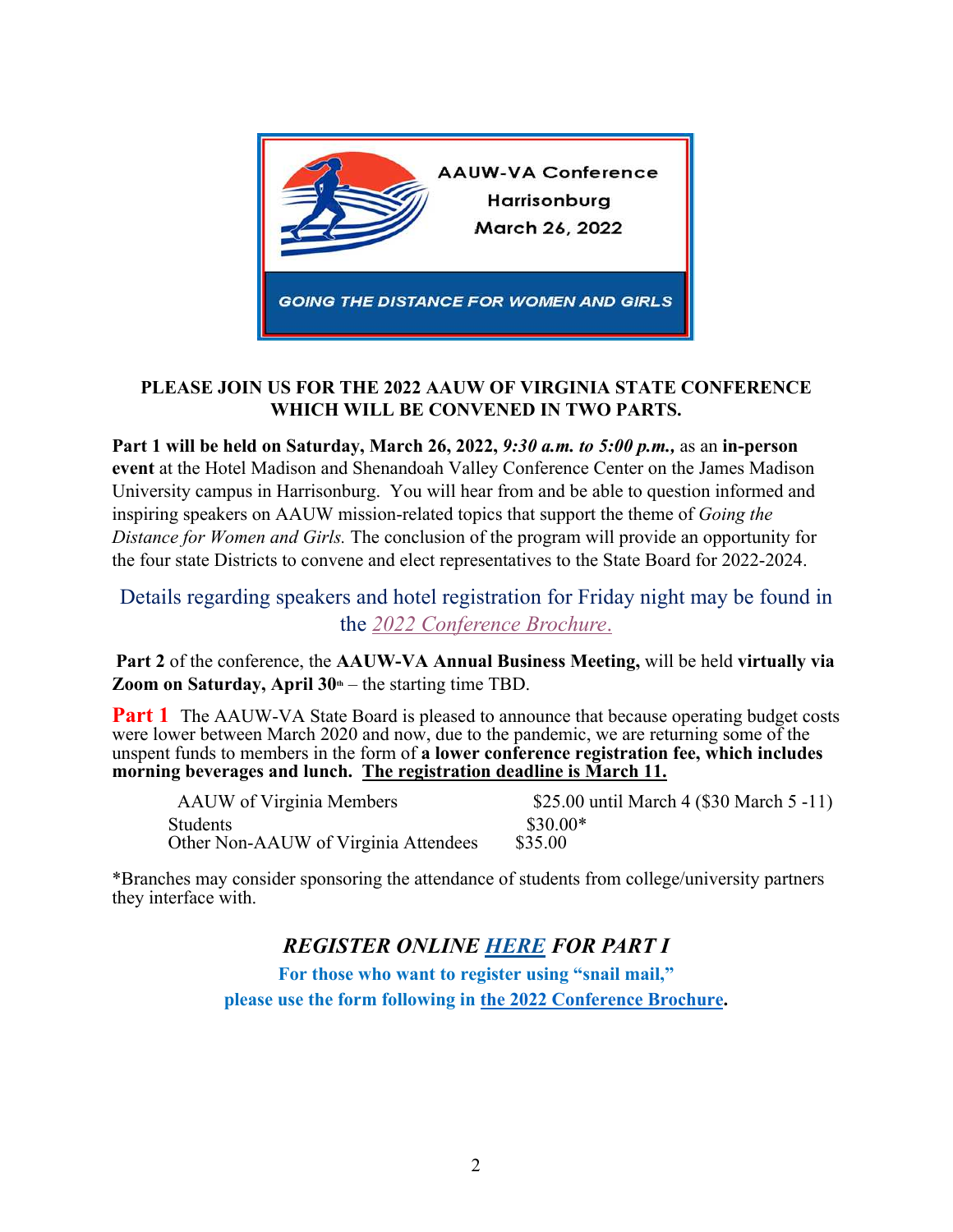Cont.

Conference Hotel information:

**The Hotel Madison:** For attendees who wish to arrive on March 25<sup>th</sup> and spend the night, a small block of hotel rooms has been reserved for \$119/night + taxes until March 4th. Reservations should be made as soon as possible because additional rooms may not be available when the block sells out.

There are two ways to make a reservation:

- Call the hotel's main line at 1-540-564-0200 and press 1 to make a reservation. When asked, provide the Group ID: 3217285 and AAUW
- Reserve online at https://reservations.travelclick.com/110365? groupID=3217285 Then click on "Select & Go to the Next Step," March 25 and 26 in the calendar and "Confirm Dates of Stay."

## **SPECIAL ARRANGEMENTS FOR CONFERENCE ATTENDEES AT AN ADDITIONAL HOTEL**

If you find that you cannot make a hotel reservation for the State Conference at the Hotel Madison & Shenandoah Valley Conference Center, we have made special arrangements for conference attendees to reserve guest rooms for one or both nights of March 25<sup>th</sup> and 26<sup>th</sup> at the **Fairfield Inn and Suites by Marriott, 1946 Medical Avenue, Harrisonburg, VA 22801.**This hotel is a convenient 6-minute drive from the Hotel Madison. Rooms with twoqueen beds are \$99 per night, plus taxes, and include free parking and breakfast. **The cut-off date for reservations is March 4th at 5 pm.**

To make your reservation:

- Use this reservation link to [Book your group rate for AAUW of Virginia](https://www.marriott.com/events/start.mi?id=1645218876819&key=GRP) You will see a map of the hotel location and the header "AAUW of Virginia." Scroll down to choose the dates for your stay. Initially, the dates shown will be arrival on March  $25<sup>th</sup>$  and departure on March  $27<sup>th</sup>$ . If you want your departure date to be March  $26<sup>th</sup>$ , use the drop-down calendar and change the date to ensure the departure date is the one you want. Click "Select." Click "Continue." Then provide your information and payment to complete the reservation;
- Alternatively, you can call 540-433-9333; press 4. Ask to reserve from the block of rooms held for "AAUW of Virginia" to receive the discounted price and complete the transaction.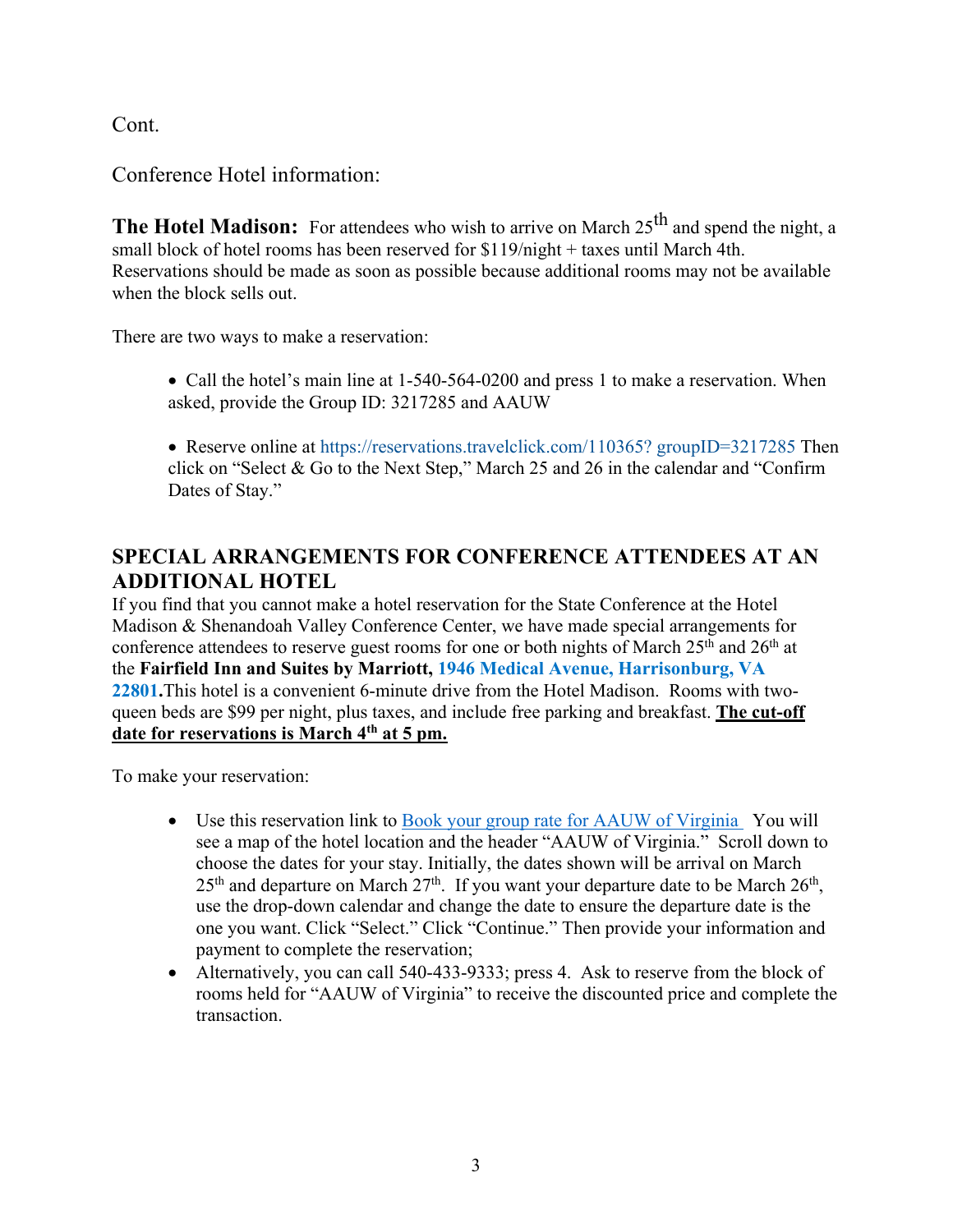## **BRANCH NOTES**

## PROGRAM

The History and Contributions of Black Women in Alexandria, Virginia

March 20, 2022 2:00pm

Audrey P. Davis, Director of the Alexandria Black History Museum, will present a lecture highlighting African American women who made contributions to the growth, preservation, and development of this popular seaport city. Featuring the legacy of Harriet Jacobs and the Edmonson Sisters as well as community educators and activists like Helen Day, Annie B. Rose, and others who have paved the way for equity and inclusion to Alexandria.

Ms. Davis is a past President of the Virginia Association of Museums (VAM). She is one of the founders and the current President of *Virginia Africana Associates Inc.: The Network of Museum, History and Preservation Professionals.* Ms. Davis is currently Vice President of the Alexandria Historical Society, a board member for: Living Legends of Alexandria. She is a former board member for the National Women's History Museum, and Preservation Virginia.

In 2016, *The Washington Business Journal* listed Ms. Davis as number 2, on their top 100 list of Washington Power players. In 2021, Ms. Davis was appointed to the Board of Directors for the American Civil War Museum. In January 2022, Ms. Davis was a recipient of the City of Alexandria's Martin Luther King, Jr. Spirit Award for her work on the preservation of Freedom House, equity initiatives and for promoting Alexandria's Africa American history.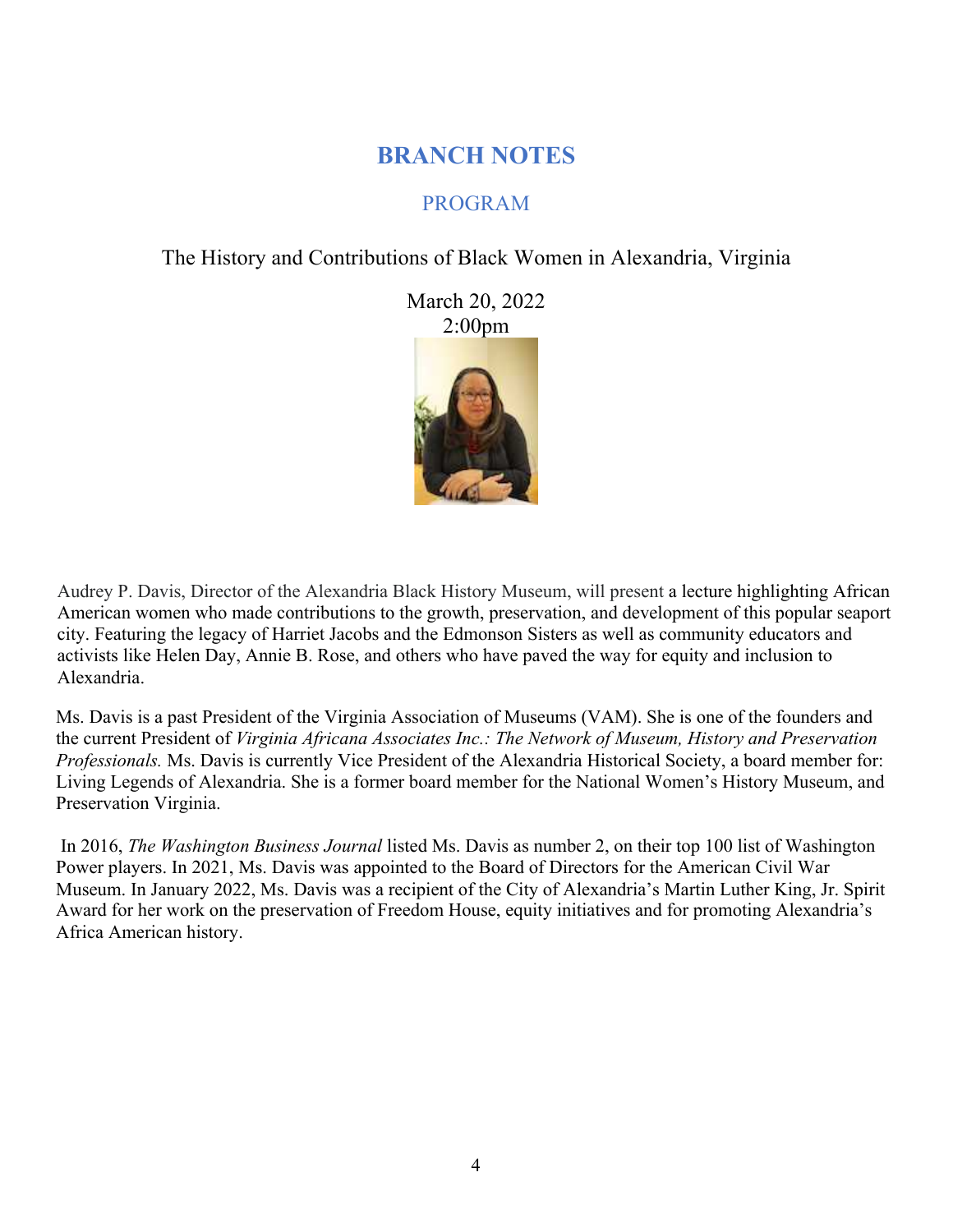

Left, North Carolina highway marker, honoring Harriet Jacobs. Right, title page of INCIDENTS IN THE LIFE OF A SLAVE GIRL, using pen name of L. Maria Child.



The Edmondson Sisters statue at Edmonson Plaza at 1701 Duke Street in Alexandria.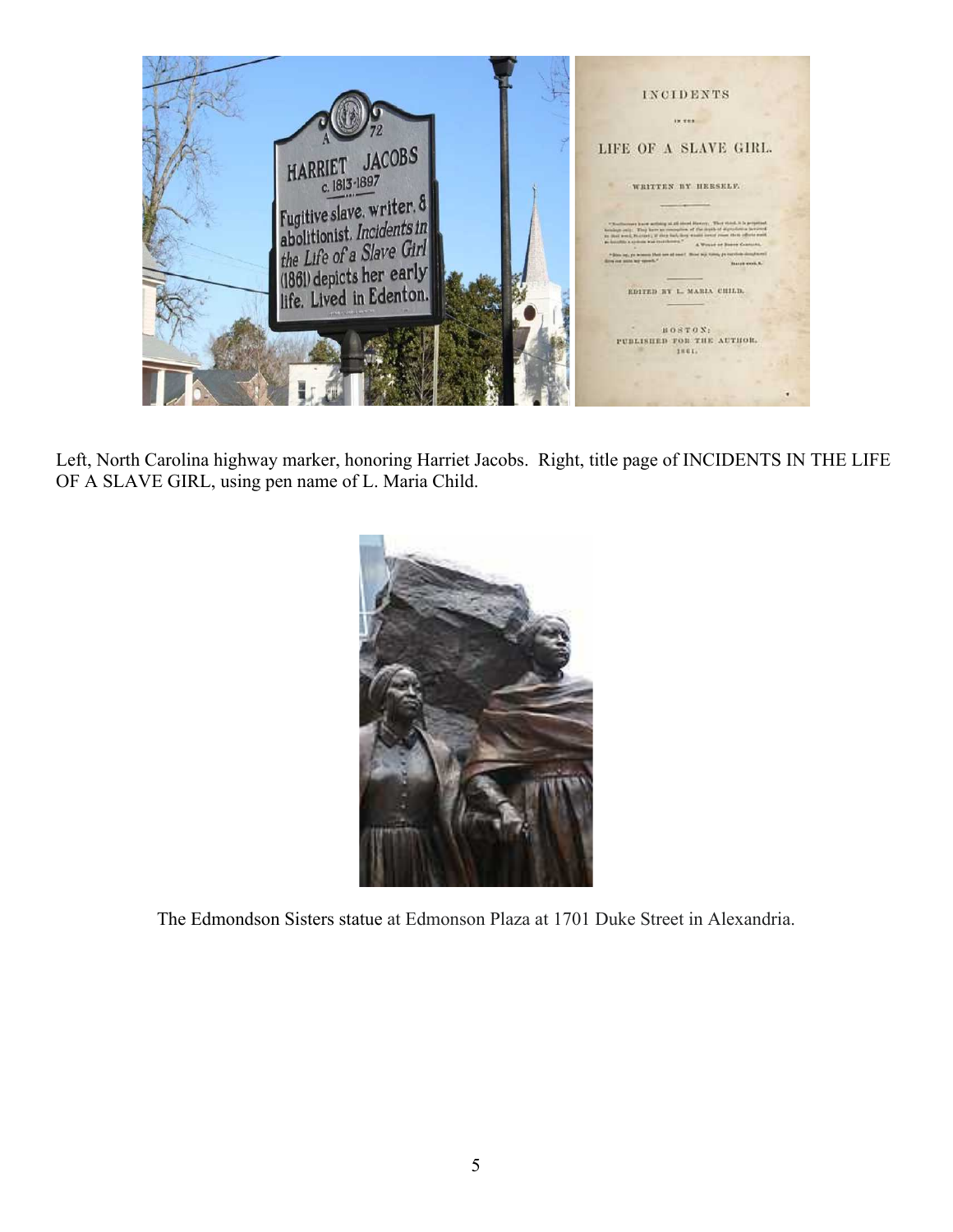# PUBLIC POLICY

### Virginia Kress Public Policy Chair

AAUW-VA has identified four legislative priorities to support in the current General Assembly session. The four priorities are - Paid Family and Medical Leave, Gender Pay Equity, Paid Sick Leave, and Full Funding of Virginia Public Schools (opposing the use of public funds for vouchers and Education Savings Accounts, "ESA").

Crossover Tuesday was this past Tuesday, 2/15, so where some of these bills will be assigned is still not clear. This is an update on just a select few of the bills.

Priority 1 Paid family and medical leave.

SB1 provides for the establishment of a paid family and medical leave program that would be administered by the Virginia Employment Commission. The Senate Commerce and Labor Committee voted unanimously to continue consideration of this bill for 2023, which means this bill will have to be reintroduced by the end of 2022 to be reconsidered for 2023.

SB150 defines and establishes private family leave insurance as a class of private insurance and was passed by the Senate on 2/10/22. A companion House bill, HB1156, also passed the House and has been referred to the Senate Commerce and Labor Committee.

Priority 2 Gender Pay Equity

SB 447 which prohibits employers from conducting wage and salary history inquiries was passed by the Senate on 2/11/2022.

Priority 3 Paid Sick Leave.

Unfortunately, most of the bills under this priority were either stricken from the docket or laid on the table for future consideration. Typically, when a bill is laid on the table, the legislation is effectively dead.

Priority 4 Full Funding of Virginia Public Schools. (Opposing the use of public funds for vouchers and ESAs.) All of these bills were House bills. One of them, HB294, which would allow eligible students, who wish to relocate to another public school for a safer school environment, to use scholarships to cover costs associated with relocating to another public school either in or out of their districts was passed in the House (voted along party lines) and has been referred to the Senate Committee on Education. There were two other House bills that dealt with various ESAs, HB 333 and HB 1024, which were either laid on the table (HB 333) or passed along party lines and referred to the Senate (HB 1024).

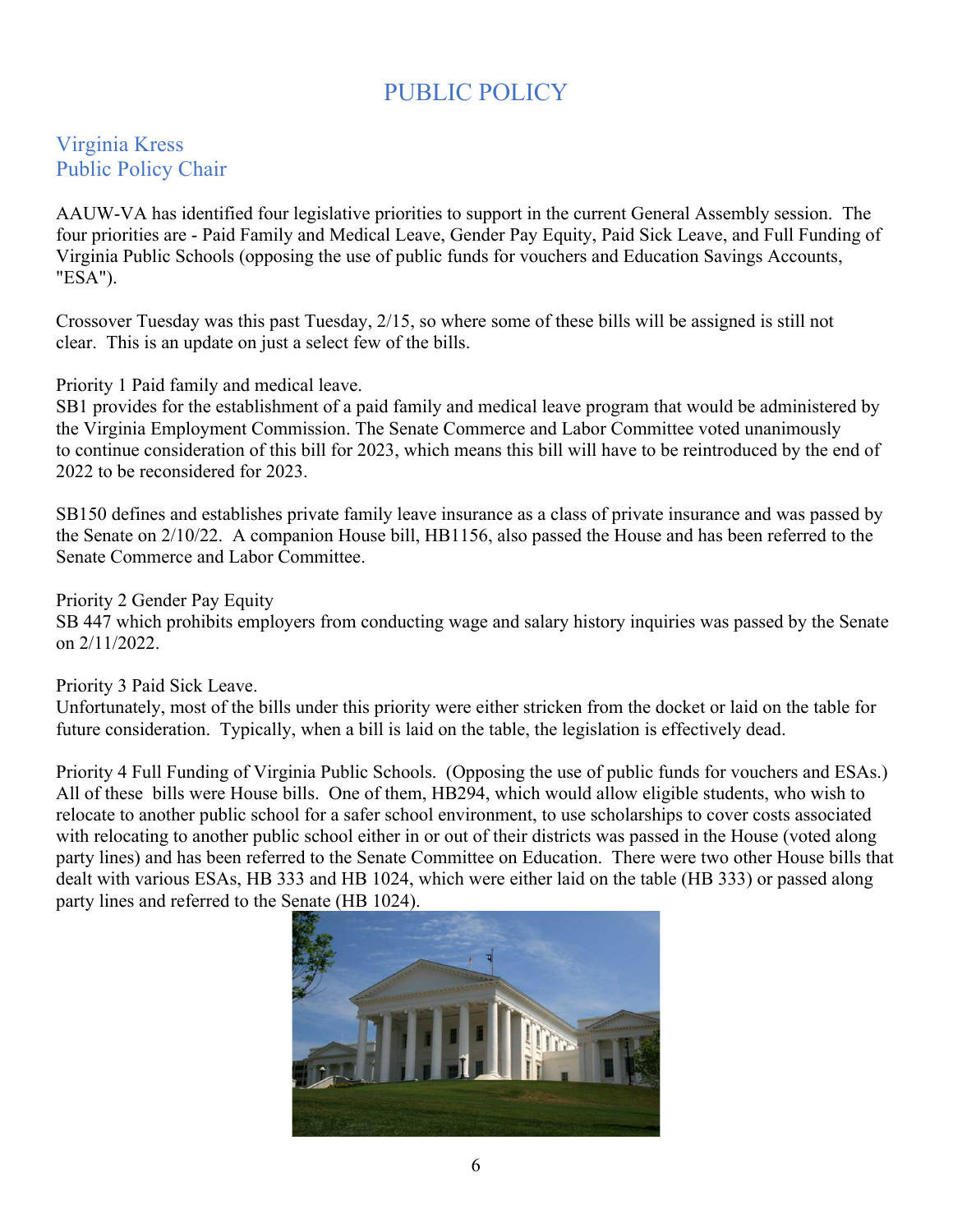## MEMBERSHIP

### Margaret Batko Membership VP

Currently the Branch has 57 members. In addition, there is 1 life member who did not actually renew her State Branch membership for this year, but continues to show in national records. We continue to include her in our directory as she is a long-time branch member.

| ▶▶ Member Count Summary:<br>Active Member: 58 |                         |          |                 |  |  |
|-----------------------------------------------|-------------------------|----------|-----------------|--|--|
|                                               | National Life Member: 8 | Paid: 50 | Yet To Renew: 0 |  |  |
| <b>State</b>                                  |                         | Paid: 57 | Yet To Renew: 1 |  |  |
| <b>Branch</b>                                 | Dual Member: 0          | Paid: 57 | Yet To Renew: 1 |  |  |

As we enter March and look forward, we can anticipate receiving renewal notices from National. As a reminder, beginning July 1, the AAUW national dues will be \$67, of which \$64 will be tax-deductible. State dues will still be \$15 and the Branch dues, \$16.



## AUTUMN LEAVES

### Susan Cash AAUW Funds Chair

The Alexandria Branch extends its heartfelt thanks to those who have donated to the Autumn Leaves 2021 fundraising drive. As of February 2022, \$2,288.89 has been raised.

In our Autumn Leaves 2021 drive, the funds raised will be divided equally between the Alexandria Branch and AAUW National's Greatest Needs Fund. Fifty percent of each donation is tax-deductible. The portion retained by the Alexandria Branch will be used for the Branch's support of the Christ House meals program. Our drawing for prizes was held at the holiday luncheon on December 5.

We will continue to accept donations throughout the program year. To contribute to Autumn Leaves 2021, please mail a check (in the amount of your choice), payable to AAUW-Alexandria, with Autumn Leaves on the memo line, to Susan Cash, 8402 West Boulevard Drive, Alexandria, VA 22308.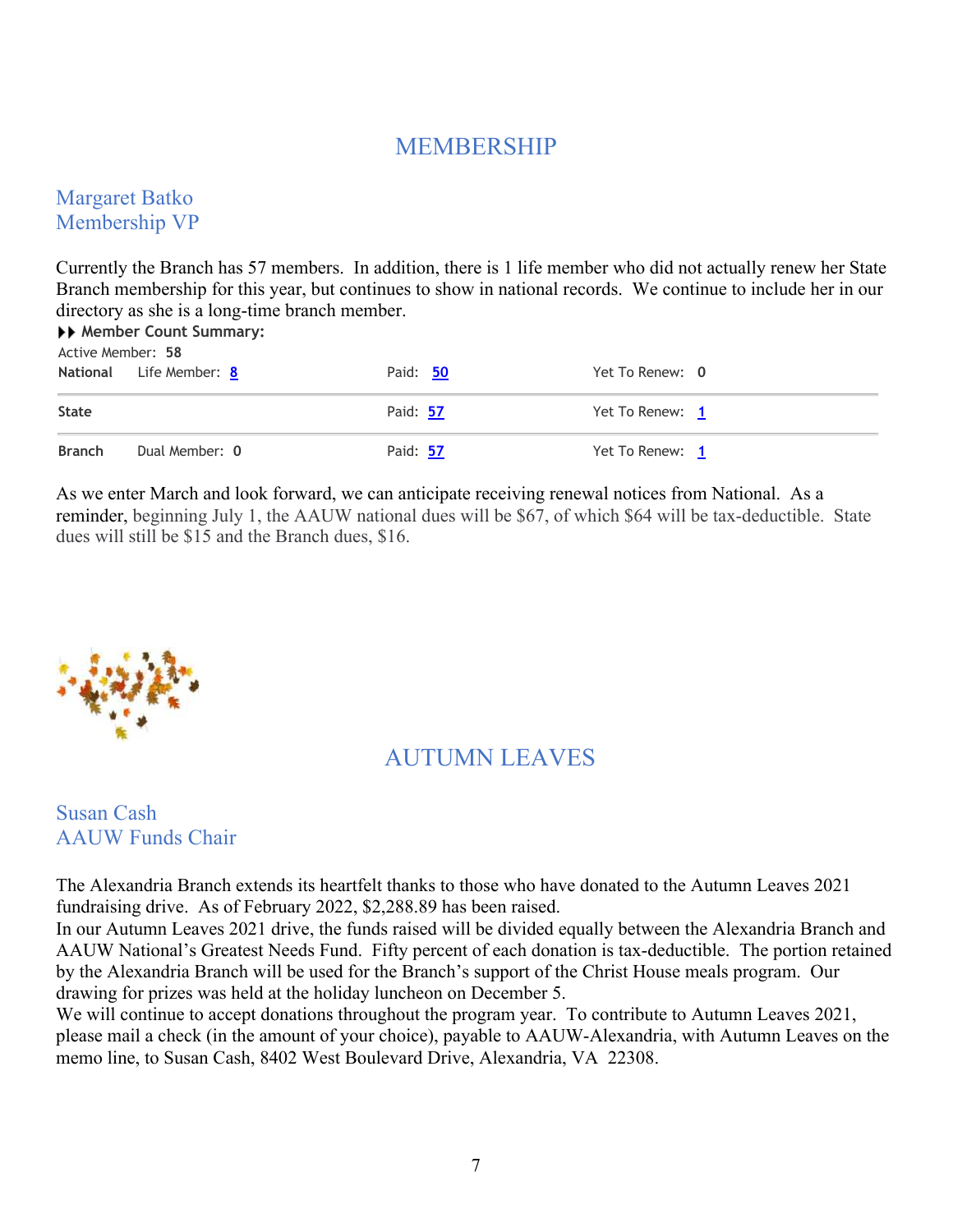# **BRANCH ACTIVITIES**



# **MYSTERY BOOK DISCUSSION GROUP**

#### Susan Werner

For our March mystery, we will read the first book in a new mystery series from acclaimed author Ann Cleeves: The Long Call. Our meeting will take place on March  $22<sup>nd</sup>$  at 7PM. We will again meet via Zoom – thank you Lane Stone for facilitating our Zoom meetings. All are welcome at the Mystery Book Discussion Group meetings. If you have mystery suggestions or questions about the mystery group, please contact Susan Werner: [susan.werner1@verizon.net](mailto:susan.werner1@verizon.net). Happy Reading!



### **FRANCOPHILE GROUP**

Susan Cash

Our next meeting is planned for Saturday, March 12 at 3 p.m, via Zoom. Our topic will be the book *A Man in France* by Philip Ogley. We will also share impressions of exhibitions at the Museum of Fine Arts, Boston (Monet in Boston) and the Virginia Museum of Fine Arts (Man Ray: The Paris Years).

Join Zoom Meeting: https://us02web.zoom.us/j/83697404950?pwd=eWExZDVsaWlwYkthTWZHNHljeFQvZz09

Meeting ID: 836 9740 4950, Passcode: 439933 One tap mobile: +13017158592,,83697404950#,,,,\*439933# US

Please join us. For more information I can be reached at  $703/587-4790$ , scash $5558@g$  mail.com.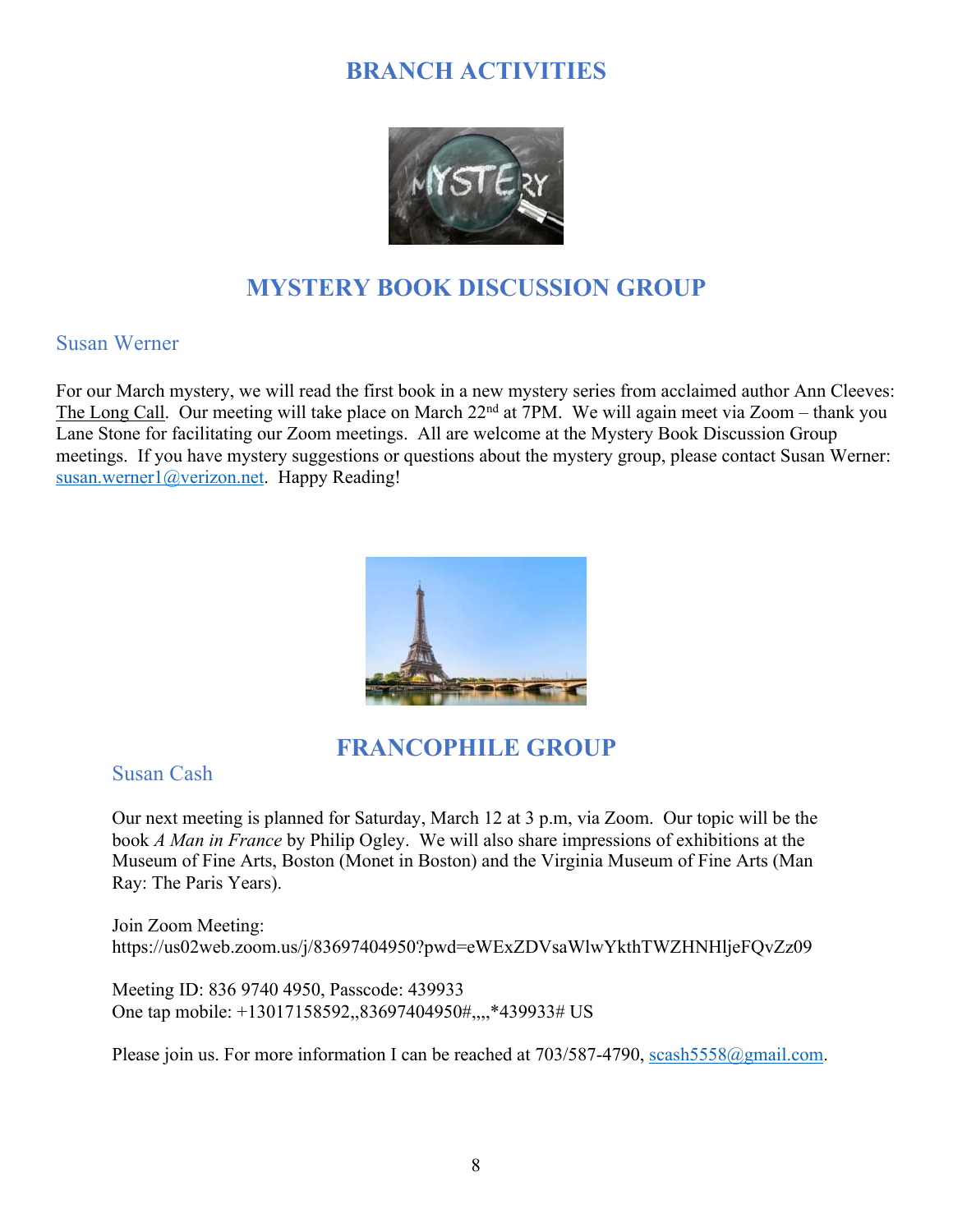

Lynn O'Connell

OUR FIRST IN-PERSON MEETING IN FOREVER!

Sunday, Feb 27, 7 pm – US Foreign Policy Challenges

Speaker: John Allen [\(https://www.brookings.edu/experts/john-r-allen/](https://www.brookings.edu/experts/john-r-allen/)), President of the Brookings Institution. Previously, he was a Marine General with commands in Afghanistan and Iraq, and then served as President Obama's Special Envoy to the Coalition Against ISIS. Location: Aldersgate United Methodist Church, 1301 Collingwood Road, Alexandria, VA 22308

The topic of the March 10, 7:00p meeting will be Drug Policy in Latin America (facilitated by Peter Kent).

Email Lynn at  $lynnocomellva@gmail.com$  with questions or to be added to her email list.

**Become a Two-Minute Activist:**

<https://www.aauw.org/act/two-minute-activist/>

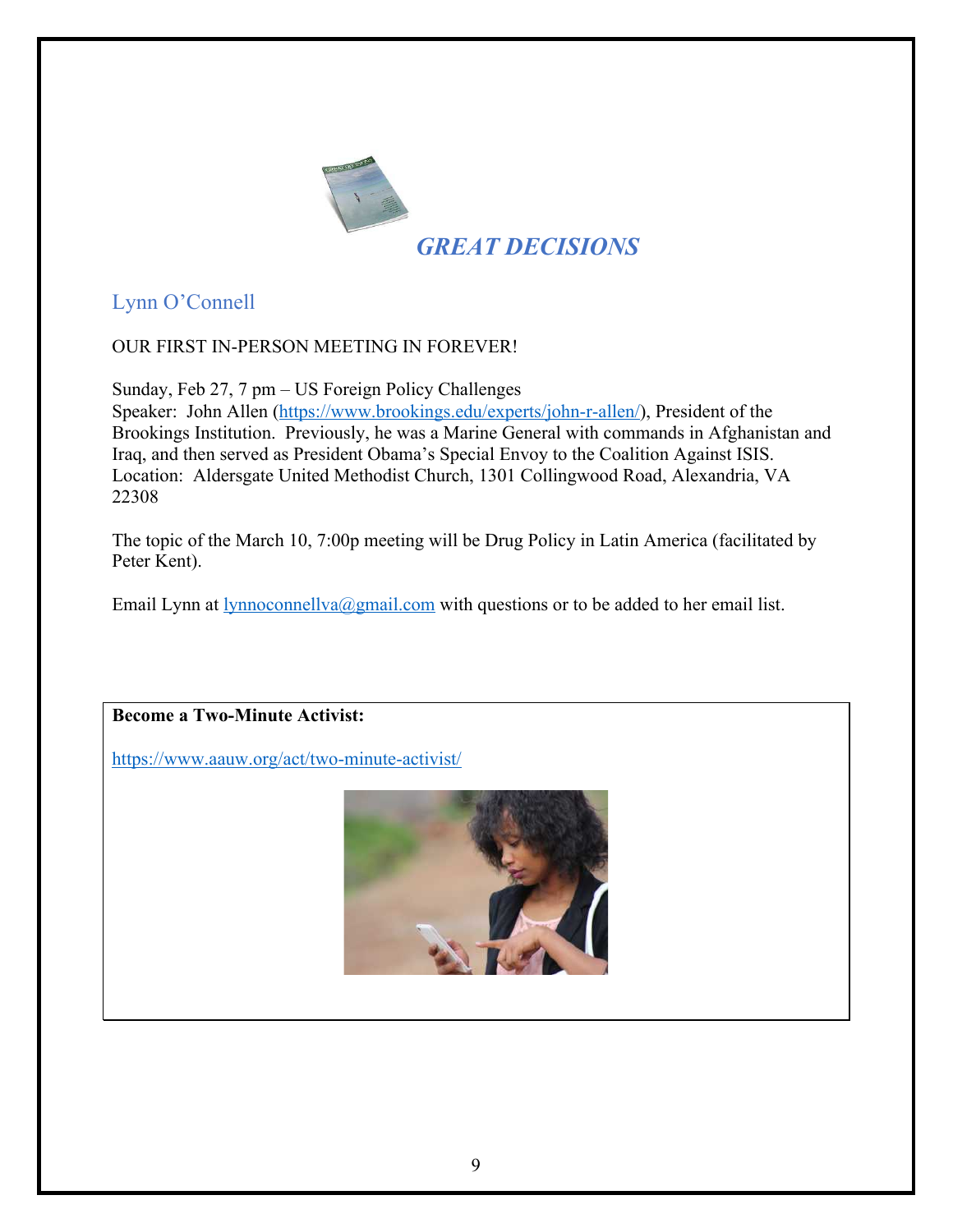

# **DIVERSITY BOOK GROUP**

### Bonnie Hershberg

Although the Diversity Book Group met on 14 February, the selection we discussed was hardly a valentine. The Distance Between Us by Reyna Grande is a memoir of the author's life from her birth to early adulthood. Born into poverty in Mexico, Ms. Grande recounts in vivid detail the trauma and pain that characterized this period both in her native village and after crossing the border illegally at 8 with her father and older siblings to settle in LA.

While the group has discussed many and varying stories of immigrants', who sought a new life in the US, both legally and illegally, this one was one of the most difficult to read. It chronicles the author's abuse to the extent that one group member characterized it as book about child abuse. Other themes that surfaced in the discussion included loss, how we make/remake memories, definitions of and loyalty to family, parental approval, the effect of having to learn a new language, and notably the impact of poverty and of parental physical and emotional absence occasioned by searching for a "better life" away from one's children. It paints a portrait in stark relief that while opportunities might exist to improve one's life economically by emigrating, the psychological and social costs can be incalculable.

On 14 March from 7:00 - 8:30 pm , the Group will be discussing The Dressmaker of Khair Khana by Gayle Tzemah Lemmon on Zoom through our partnership with the Alexandria Library. If you would like to join us, please email me at  $hersh3b@gmail.com$ .

In April, our meeting will be focused on our book selections for the next 12 months.

Mark Your Calendars for these Webinars. Members will receive links.

- Intersectionality, March 24
- Social Justice, May 26

Webinars are recorded and posted to the [AAUW website](https://www.aauw.org/resources/programs/webinars/) shortly after each program.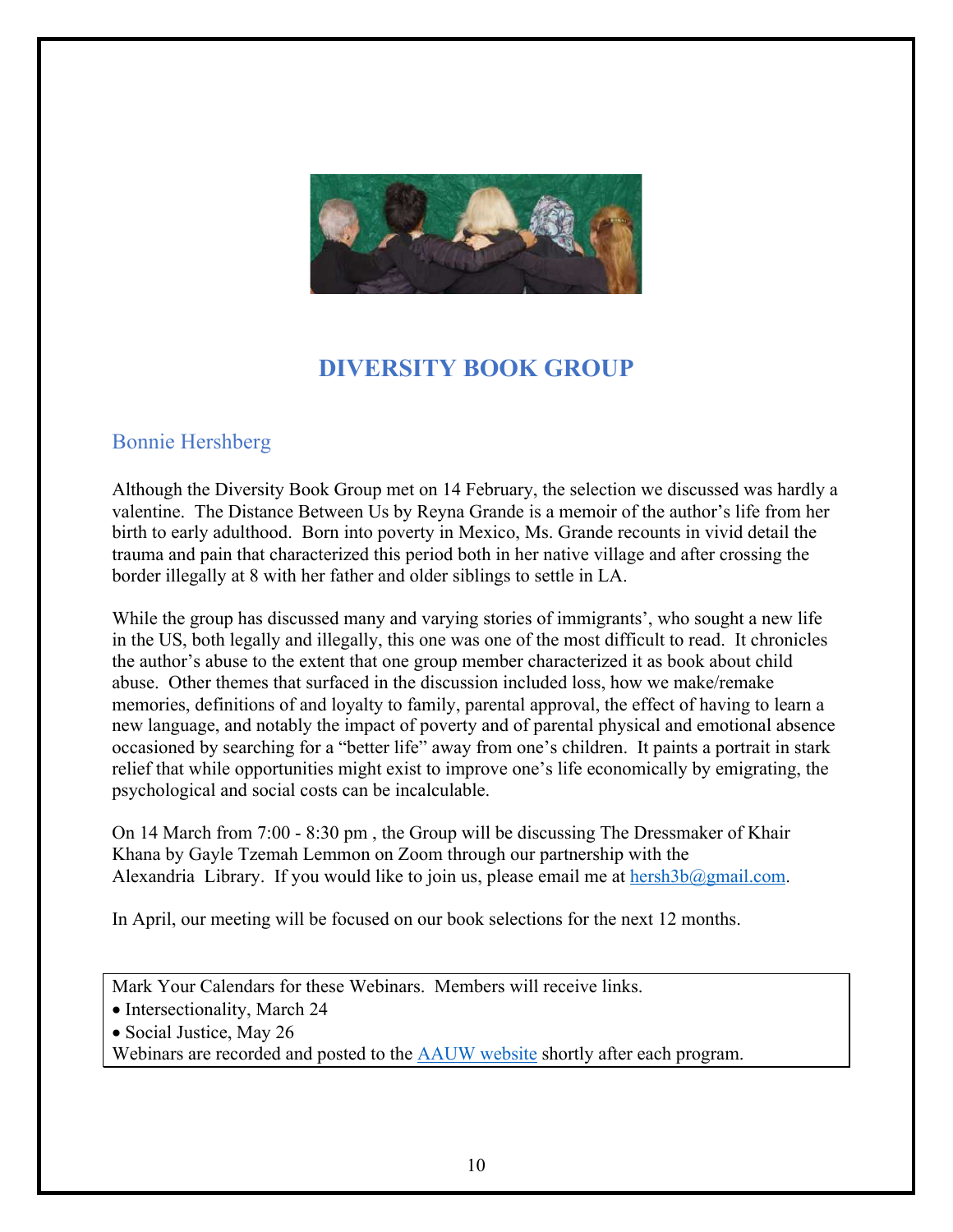# **ITEMS OF INTEREST**

# **FROM SISTER BRANCHES**

Falls Church AAUW will once again hold its annual April used book sale.

After a two-year hiatus, the Falls Church AAUW book sale is back! The branch will again hold its well-known used book sale this April 29<sup>th</sup> and 30<sup>th</sup> at the Community Center, 223 Little Falls St. The sale is the primary source of funds for the scholarships that Falls Church AAUW awards annually to senior girls in our area, and the women in the branch are especially happy that they can again share their message: "Buy a book, Send a girl to college."

The times of the sale will be 9-9 on Friday and 9-4 on Saturday. There will be the usual rich selection of books on all topics, plus antiquarian books and a special collection. Members will make every effort to see that a buyer has found just the right book for them! The basic price on books this year: \$4 for hardbacks and \$3 for paperbacks; antiquarian and some special books will be individually priced.

We need high quality books to sell. If you would like to donate, you may do so on select Saturdays at the Willston Multi-Cultural Center, 6131Willston Dr, from 10-12, beginning February  $26<sup>th</sup>$ , as well as in the specially marked bin at the Community Center until the end of April. Check the AAUW Falls Church web site [\(fallschurcharea-va.aauw.net](http://fallschurcharea-va.aauw.net/)) for specific days and times at the Willston Center. Donations will not be accepted the day of the sale, so plan ahead! For more information, contact [Bodeendv@verizon.net](mailto:Bodeendv@verizon.net) or phone 703-536-2235.

# **FROM AAUW-NATIONAL** ERA

In 2020, Virginia became the critical 38th state to pass the Equal Rights Amendment (ERA). But even though the ERA now meets all the legal requirements to become the 28th Amendment to the U.S. Constitution, we still have work to do.

The remaining hurdle is an arbitrary deadline—which Congress has the power to change. After passing the U.S. House of Representatives in 2020 with bipartisan support, the call to remove this deadline stalled in the Senate. Now, this key resolution (S.J. Res. 1) is closer than ever and needs your action.

Passage of the ERA will be a monumental move towards ensuring equality for all people in the United States. Our nation's foundational document would finally clarify that sex discrimination—whether in employment, health insurance, Social Security, education or elsewhere—violates our constitutional rights.

We cannot wait any longer[—urge your Senators to support the ERA](https://click.everyaction.com/k/41389023/328587431/460630154?nvep=ew0KICAiVGVuYW50VXJpIjogIm5ncHZhbjovL3Zhbi9FQS9FQTAwNS8xLzc2OTU1IiwNCiAgIkRpc3RyaWJ1dGlvblVuaXF1ZUlkIjogImZjMTk4ZGVlLTBhODUtZWMxMS05NGY2LTI4MTg3OGI4NTExMCIsDQogICJFbWFpbEFkZHJlc3MiOiAiTGFuZUxhcnJ5RENAY29tY2FzdC5uZXQiDQp9&hmac=DRMjmJqWfAfggegMmny8Goz6glGqtrCjDKP1w5cnnvE=&emci=8fb9ea8c-fe84-ec11-94f6-281878b85110&emdi=fc198dee-0a85-ec11-94f6-281878b85110&ceid=931465)!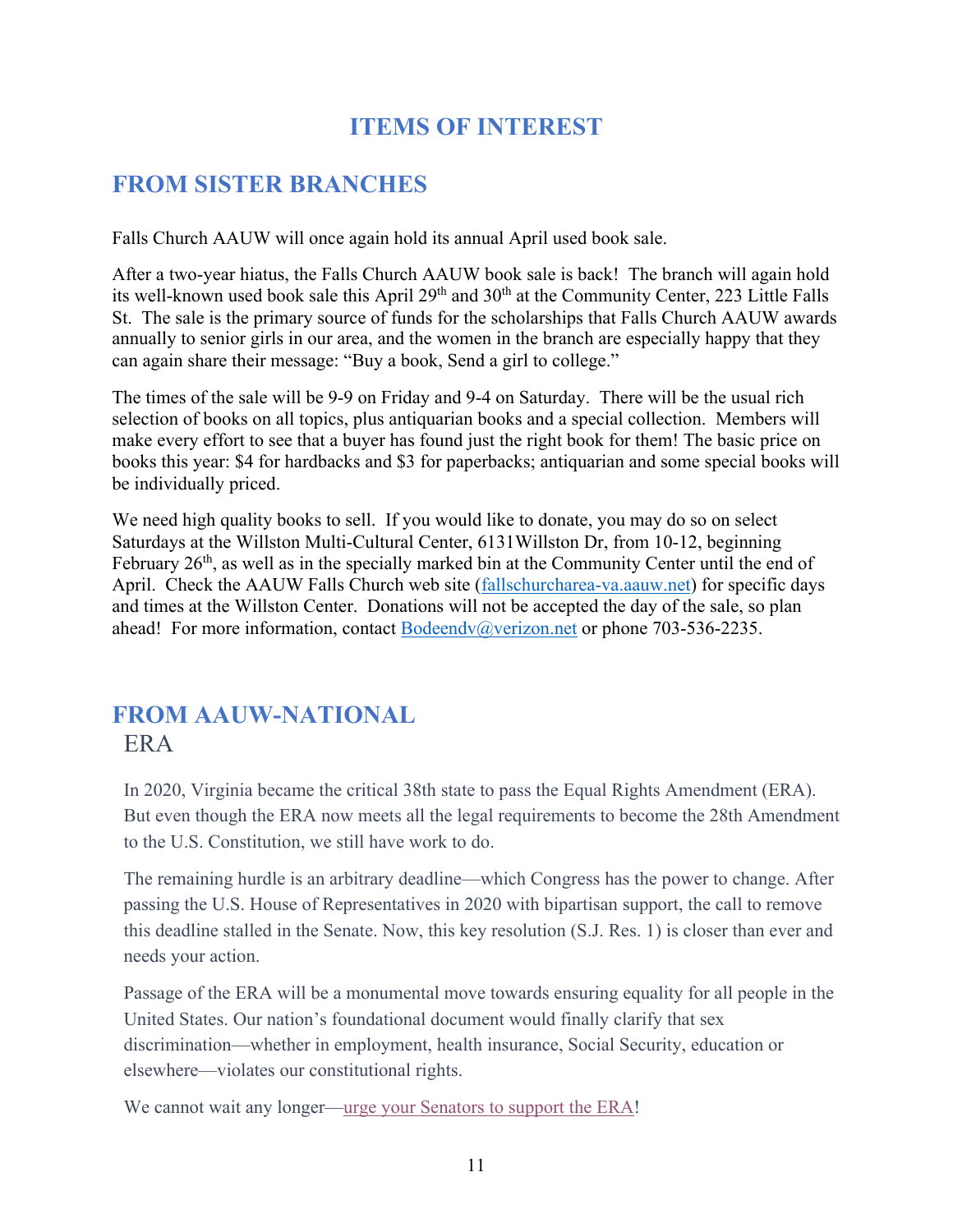# NEW AND IMPROVED AAUW.ORG –

I'm very pleased to introduce the new **AAUW** Community Hub, your personal portal into AAUW. Thanks for your patience over the past week while we prepared this improved system, where you can manage your giving, membership, contact details and personal preferences with ease.

But first things first: We'd like you to create your account login. To access your account, visit [https://my.aauw.org](https://click.everyaction.com/k/41864553/330661706/-1804780093?nvep=ew0KICAiVGVuYW50VXJpIjogIm5ncHZhbjovL3Zhbi9FQS9FQTAwNS8xLzc2OTU1IiwNCiAgIkRpc3RyaWJ1dGlvblVuaXF1ZUlkIjogImQ4MjhiYzdjLTQxOGYtZWMxMS1hNTA3LTI4MTg3OGI4M2Q4YSIsDQogICJFbWFpbEFkZHJlc3MiOiAiU0ZMYWF1d0BnbWFpbC5jb20iDQp9&hmac=fILqT4WltUzJBXiRRWS2DxSJYKur_i5hmV0V-Q8Cs9c=&emci=06733b2a-c18e-ec11-a507-281878b83d8a&emdi=d828bc7c-418f-ec11-a507-281878b83d8a&ceid=995059) or click the "Log In" link at the top right corner of the AAUW website. **The first time you log in, you will need to reset your password by clicking the "Forgot Password" link.**

Once you create a password and log in, we hope you'll take the time to update your profile with us. You can do this by clicking "My Profile" in the menu on the left side of your "Personal Snapshot" screen. Visit our [Systems Update](https://click.everyaction.com/k/41864557/330661830/1288217261?nvep=ew0KICAiVGVuYW50VXJpIjogIm5ncHZhbjovL3Zhbi9FQS9FQTAwNS8xLzc2OTU1IiwNCiAgIkRpc3RyaWJ1dGlvblVuaXF1ZUlkIjogImQ4MjhiYzdjLTQxOGYtZWMxMS1hNTA3LTI4MTg3OGI4M2Q4YSIsDQogICJFbWFpbEFkZHJlc3MiOiAiU0ZMYWF1d0BnbWFpbC5jb20iDQp9&hmac=fILqT4WltUzJBXiRRWS2DxSJYKur_i5hmV0V-Q8Cs9c=&emci=06733b2a-c18e-ec11-a507-281878b83d8a&emdi=d828bc7c-418f-ec11-a507-281878b83d8a&ceid=995059) page for more instruction and video tutorials.

As always, you'll be notified when it is time to renew, vote or take action on other important issues.

I also invite you to attend a [special webinar](https://click.everyaction.com/k/41864563/330661843/1356903491?nvep=ew0KICAiVGVuYW50VXJpIjogIm5ncHZhbjovL3Zhbi9FQS9FQTAwNS8xLzc2OTU1IiwNCiAgIkRpc3RyaWJ1dGlvblVuaXF1ZUlkIjogImQ4MjhiYzdjLTQxOGYtZWMxMS1hNTA3LTI4MTg3OGI4M2Q4YSIsDQogICJFbWFpbEFkZHJlc3MiOiAiU0ZMYWF1d0BnbWFpbC5jb20iDQp9&hmac=fILqT4WltUzJBXiRRWS2DxSJYKur_i5hmV0V-Q8Cs9c=&emci=06733b2a-c18e-ec11-a507-281878b83d8a&emdi=d828bc7c-418f-ec11-a507-281878b83d8a&ceid=995059) at 3:30 p.m. ET on Thursday, March 3, for more indepth training on the new system. If you have additional questions or feedback, please reach out to  $connect(\hat{\omega}$ aauw.org.

AAUW is committed to continuously enhancing our members' experiences, and I hope you find the Community Hub a valuable resource for doing that. Thanks again for your patience and cooperation.

Sincerely,



Katrina Sun Breese Senior Director of Institutional Advancement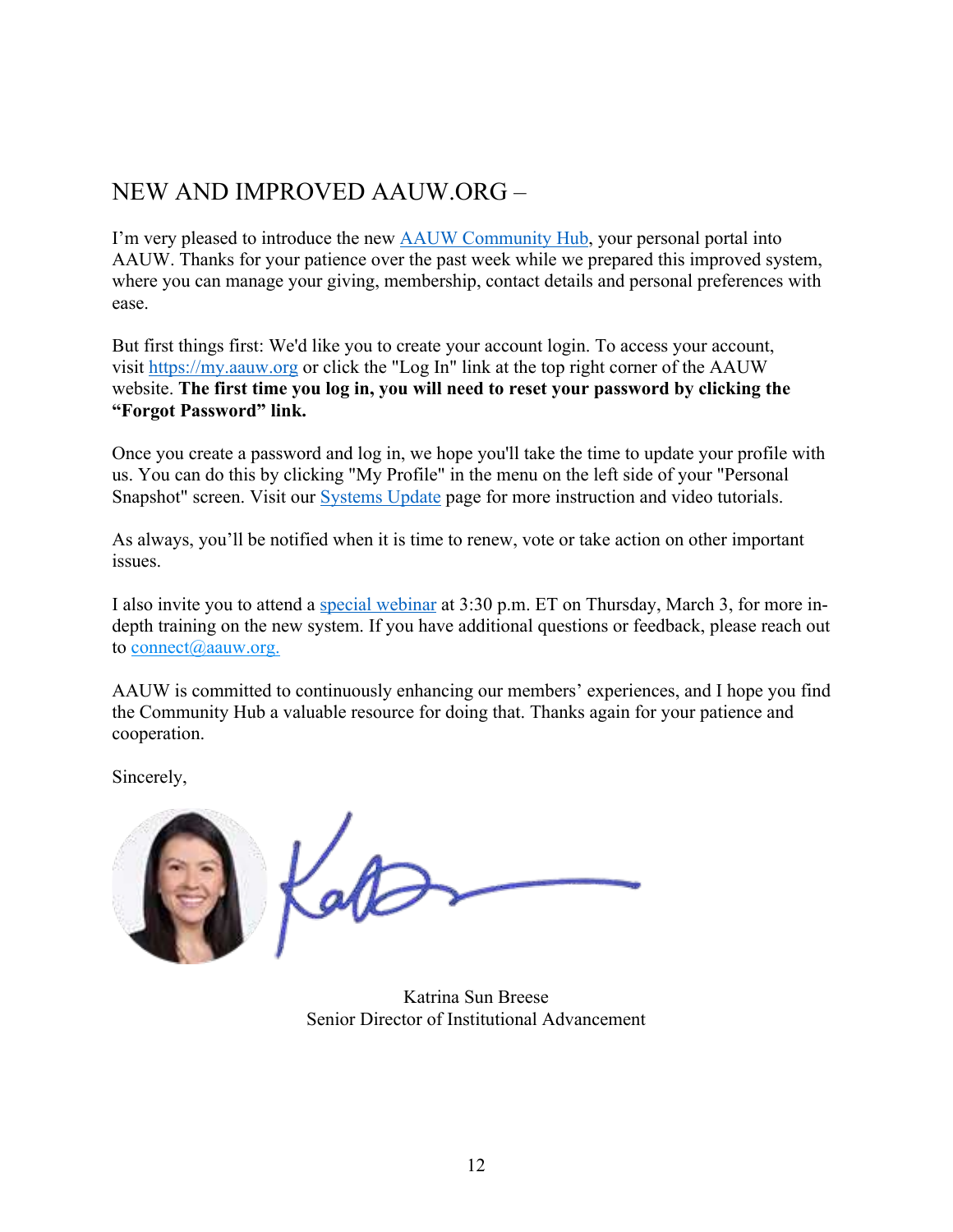## **FROM AAUW – VA**



In response to many members' concerns about funding for public education, we co-authored an op-ed on behalf of AAUW-VA that appears in Sunday's Virginian-Pilot's (Norfolk) and Daily Press's (Newport News) print and online editions. You can read the op-ed below.

As always, we thank you for your commitment to advancing equity for women and girls and economic security for them and their families.

Denise M. Murden and Susan Burk

Co-VPs for Public Policy, AAUW-VA

Gov. Glenn Youngkin's announcement to allocate \$150 million to establish 20 new charter schools may not sound alarming, but a closer look reveals a plan that will reduce per-pupil state funding of public schools and is rooted in Virginia's segregationist history.

During the 2022 Virginia General Assembly session, 14 bills were introduced that would cut local publicschool funding by redirecting it to charter schools and tax-free savings programs that enable wealthy parents to bypass the public school system at other taxpayers' expense. At a time when we should be looking to shore up our struggling public schools and help Virginia's families recover from the effects of a pandemic, the bills' supporters are instead focused on funneling taxpayers' money to profit-driven corporations that have been proven to run mediocre schools for an exclusive set of students.

Tuition vouchers have a long and racist history in Virginia that is familiar to the members of the American Association of University Women of Virginia (AAUW-VA). Establishment of the Virginia Division in 1925 was based on the founders' ardent belief that high-quality public education is the foundation of a democratic society and the key to economic prosperity, college and career readiness, and gender equity. Most of the founding members were educators, one of the few professions open to women at the time.

As early as 1933, AAUW-VA members were raising concerns about the lack of public education facilities for Virginia's "mountain children," and over the years we have advocated for public school funding to improve facilities, curricula, pay and working conditions for Virginia's educators.

From 1954-64, during Virginia's period of "Massive (and Passive) Resistance," AAUW-VA annually adopted a resolution that opposed Massive Resistance and fought against tuition grants for students in private, nonsectarian schools. Around the state, branch members regarded them as publicly funded "escape valves" for white families who wanted to enroll their children in "segregation academies."

In 1965, the Supreme Court Green v. County School Board of New Kent County decision overturned Virginia's "freedom of choice" plans for localities and families who wanted to circumvent the desegregation requirements of the Brown v. Board of Education decision by choosing the schools their children would attend. Tuition grants weren't abolished until 1969.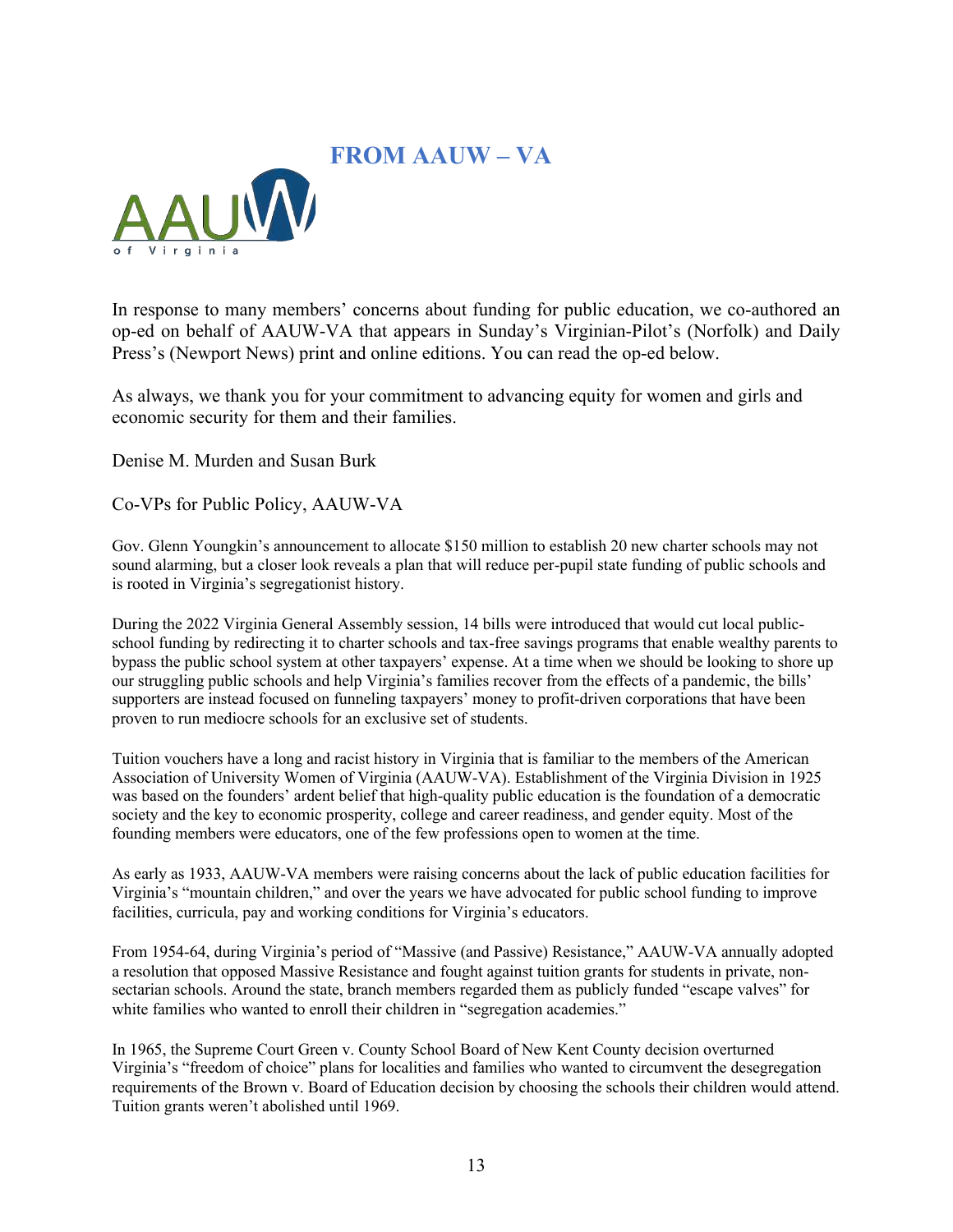In the Green case, the court asserted that local school boards had an "affirmative" duty to desegregate and that, in doing so, they could not place the burden on Black schoolchildren and parents. Today, some politicians seek to reverse those decisions and give some families "school choice" by placing public school funding burdens on the Virginia citizens who have the least ability to pay.

Just imagine what it would mean for our public schools if the energy devoted to giving every family a choice in their child's education through charter schools went to improving the system that already serves most of Virginia's families.

Much needs to be done, and nearly all of it requires more funding: better pay for teachers and staff, more program choices, better opportunities for students with disabilities, and addressing our schools' aging and crumbling infrastructure. These would mean more equitable opportunities for all of Virginia's students and families, not just for those with the ability to pay.

Parents already have "choice" about their public schools: They elect their local school board officials and have opportunities to speak out through a myriad of civic and advocacy organizations, such as AAUW-VA and the PTA. They can educate themselves about how our schools are funded and seek change through their elected representatives.

Our public schools bring neighborhoods and communities together, leading to a stronger and more prosperous commonwealth. Weakening them through cuts to state funding and redirection to profit-motivated charter schools is not the answer.

Let's all choose to make Virginia's public schools and communities better and stronger through more funding opportunities, not fewer.

Susan Burk of Annandale and Denise Murden of Suffolk are the co-vice presidents for public policy of AAUW-Va. Email them at a a universal interval  $\alpha$  gmail.com.